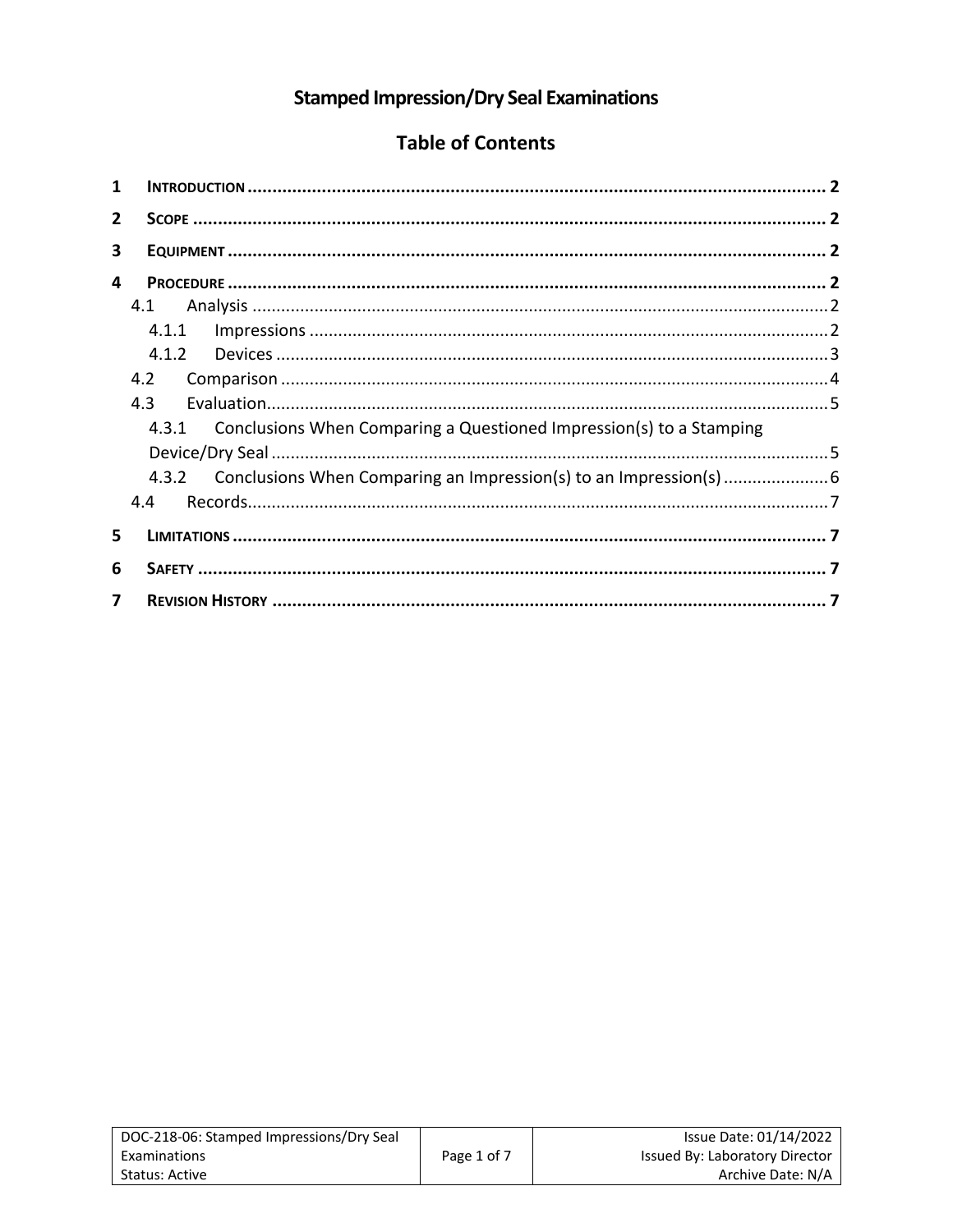# **Stamped Impression/Dry Seal Examinations**

# **1 INTRODUCTION**

This procedure is intended to be utilized by trained personnel to ensure consistency and transparency of methods employed during the examination of impressions, dry seals, and other mechanical devices on evidence received in the Questioned Documents Unit (QDU).

# **2 SCOPE**

These procedures will be used by a forensic document examiner to conduct examinations of impressions from stamps, dry seals, and other mechanical devices. Stamps and dry seals may be produced from an array of materials to include rubber, wood, plastic, photo polymers, metals, and wax.

## **3 EQUIPMENT**

- 150-watt tungsten halogen light, or comparable equipment
- 30-watt transmitted light box, or comparable equipment
- Hand magnifier (minimum magnification, 4X)
- Stereomicroscope (minimum magnification, 6.3X), or comparable equipment
- Keyence VHX-2000E Digital Microscope, or comparable equipment
- Foster and Freeman Video Spectral Comparator (VSC), or comparable equipment
- ChemImage Hyperspectral Imager (HSI) Examiner 200 QD, or comparable equipment

### **4 PROCEDURE**

● If both questioned and known items have been received at the same time, the questioned item(s) will be assessed in the following steps prior to assessing the known item(s).

# **4.1 Analysis**

### *4.1.1 Impressions*

- A. Visually examine the questioned and/or known stamped impression(s) using lighting and magnification sufficient to allow fine detail to be distinguished.
	- Note at a minimum, the class characteristics of the impression(s), which include:
		- Design
		- Format
		- Size
		- Wording
		- Alignment may be a class characteristic depending on the manufacturing process of the stamp(s) or seal(s)
	- Characteristics of a stamped impression include:
		- Uneven ink coverage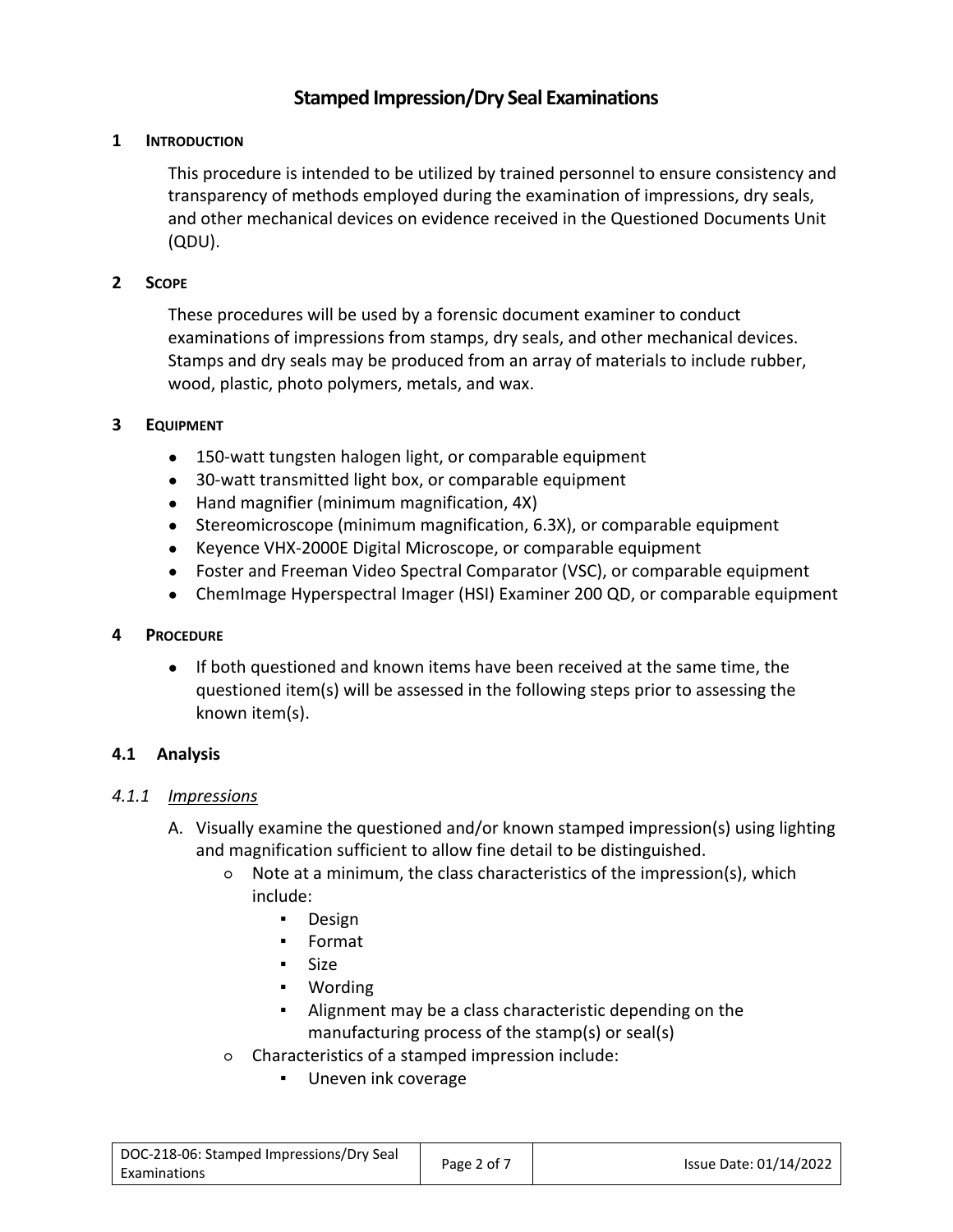- Ring of darker ink outlining the individual letter(s) (i.e., the "squeegee effect").
	- This is a result of the relief of the printing area squeezing the ink out to the edge of the ink line. It may be difficult to observe if the entire character is heavily inked.
- Absence of any indentations in the line of ink
- Rounded beginning and ending of letters
- Ink filling in sharp angles and intersection points of two lines
- Uneven outline of the letter(s) may be observed
- Some patchy areas within the inked impression may be observed
- Some bleeding of ink through the paper may be observed
- Characteristics of a dry seal impression include:
	- Embossing of the paper
	- The impression may not be uniform
		- This depends on the mounting of the plates in the press, the pressure exerted, or the type of document being embossed.
	- Pressure variation may be observed
		- This may be due to variation in the depth of the letters on the seal itself, warping, unusual wear or misuse, or by the pressure exerted during the embossing process
- B. Examine the impression(s) macroscopically and microscopically, using direct and oblique lighting, to determine whether any non-print areas, extraneous markings, or alignment problems are present.
	- These are usually considered defects and may be identifying characteristics.
	- Note at a minimum the size, shape, and location of the defects.
	- If the impression is from a dry seal, ensure that the front and back of the impression are examined.
- C. If the comparison of the impressions (questioned to questioned or questioned to known) reveals inconsistencies in class characteristics, this indicates exclusion. Discontinue this procedures and report accordingly.

# *4.1.2 Devices*

- A. If a known stamp or seal is received, note at a minimum the class characteristics of the known stamp(s) or seal(s), which include:
	- Design
	- Format
	- Size
	- Wording
	- Alignment may be a class characteristic depending on the manufacturing process of the stamp(s) or seal(s).
- B. If the known stamps(s) or seal(s) is not consistent in class characteristics with the questioned impression(s), this indicates exclusion. Discontinue this procedure and report accordingly.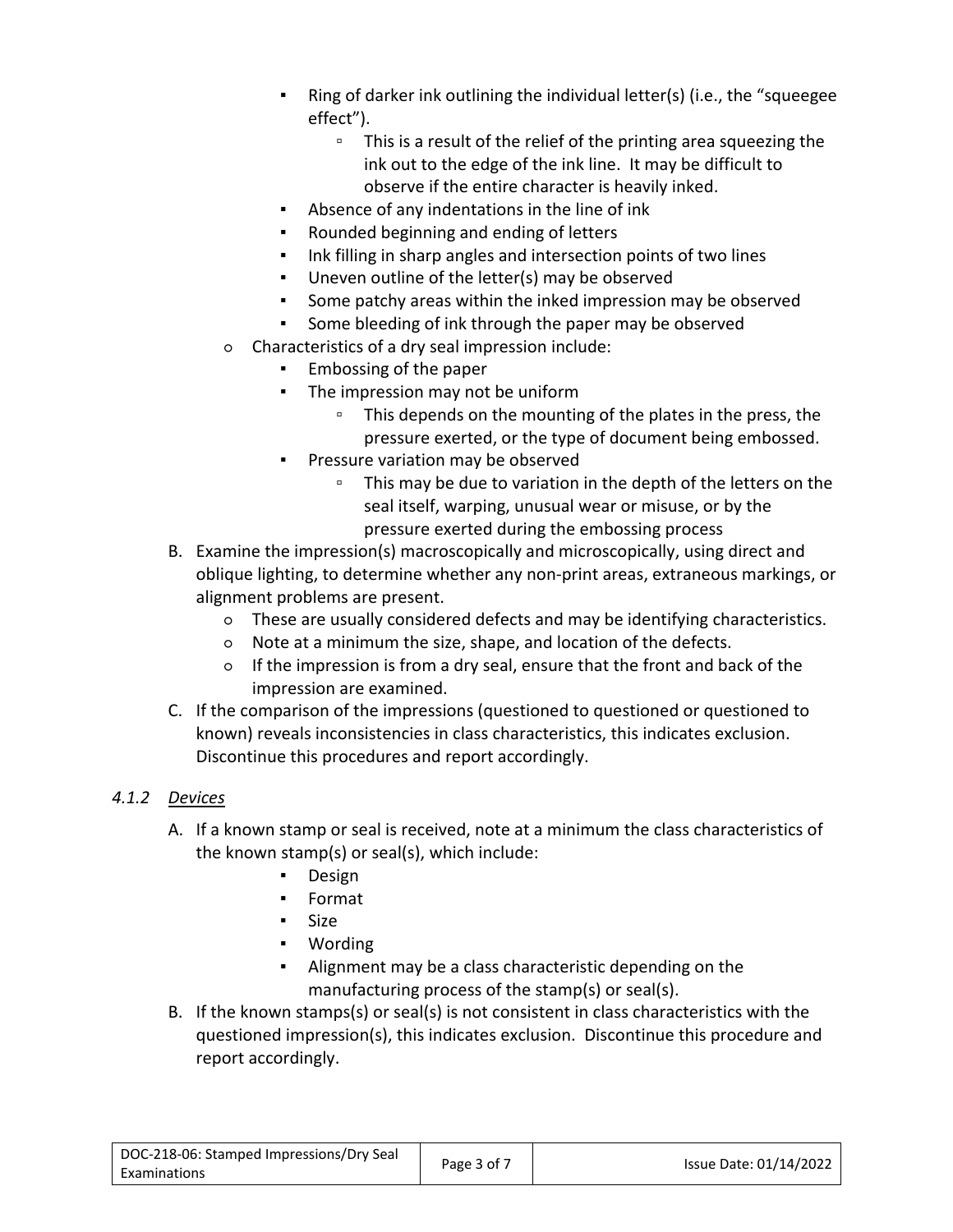- C. If the known stamp(s) or seal(s) is consistent in class characteristics with the questioned impression(s), examine the stamp(s) or seal(s) visually and note at a minimum its condition (e.g., clean, dirty, worn, damaged).
- D. Examine the known stamp(s) or seal(s) macroscopically and microscopically, using direct and oblique lighting, to determine whether any defects are present.
	- These defects may be identifying characteristics.
	- Note at a minimum, the size, shape, and location of the defects.
	- Defects can be transitory or permanent.
		- Care should be taken in the handling of the stamp(s) or seal(s) to preserve any transitory defects.

# **Transitory Defects include: Permanent Defects include:**

- Dirt and debris  **Nicks**
- Paper Cuts
- 
- 
- Accumulated ink Air bubbles
- Alignment defects from stamps prepared from loose rubber molded type
- 
- 
- Hair  **Edge wear and breakdown**
- Fiber  **Stamp distortion** 
	-
	- Trimmed edge(s)
	- Surface texture of the sponge backing
	- Wood block impressions
- E. Photograph and/or otherwise record the condition, to include any transitory defects observed, of the submitted known stamp(s) or seal(s).
- F. Make known impressions with the stamp(s) or dry seal(s) as received using materials similar to the questioned item(s), if possible.
	- Known impressions should be made using varying pressures and/or rolling techniques.
- G. After impressions have been made with the stamp(s) or dry seal(s) as received (to include transient defects), clean the stamp(s) or seal(s) and make an additional set of known impressions.

# **4.2 Comparison**

Conduct a side-by-side comparison of the questioned and/or known impressions or the impression(s) and the known stamp(s) or seal(s) using sufficient lighting and magnification to allow fine detail to be distinguished. The digital microscope or VSC may be useful.

- A. Compare and evaluate identifying characteristics accordingly.
	- Identifying characteristics include:
		- Impression/die defects wear and age
		- Foreign matter or dirt on stamp or seal
		- Stretching or distortion of die when pulled from mold matrix
		- Alignment
		- Stamps prepared from loose rubber molded type
		- Extraneous marks
		- Trimmed edge(s)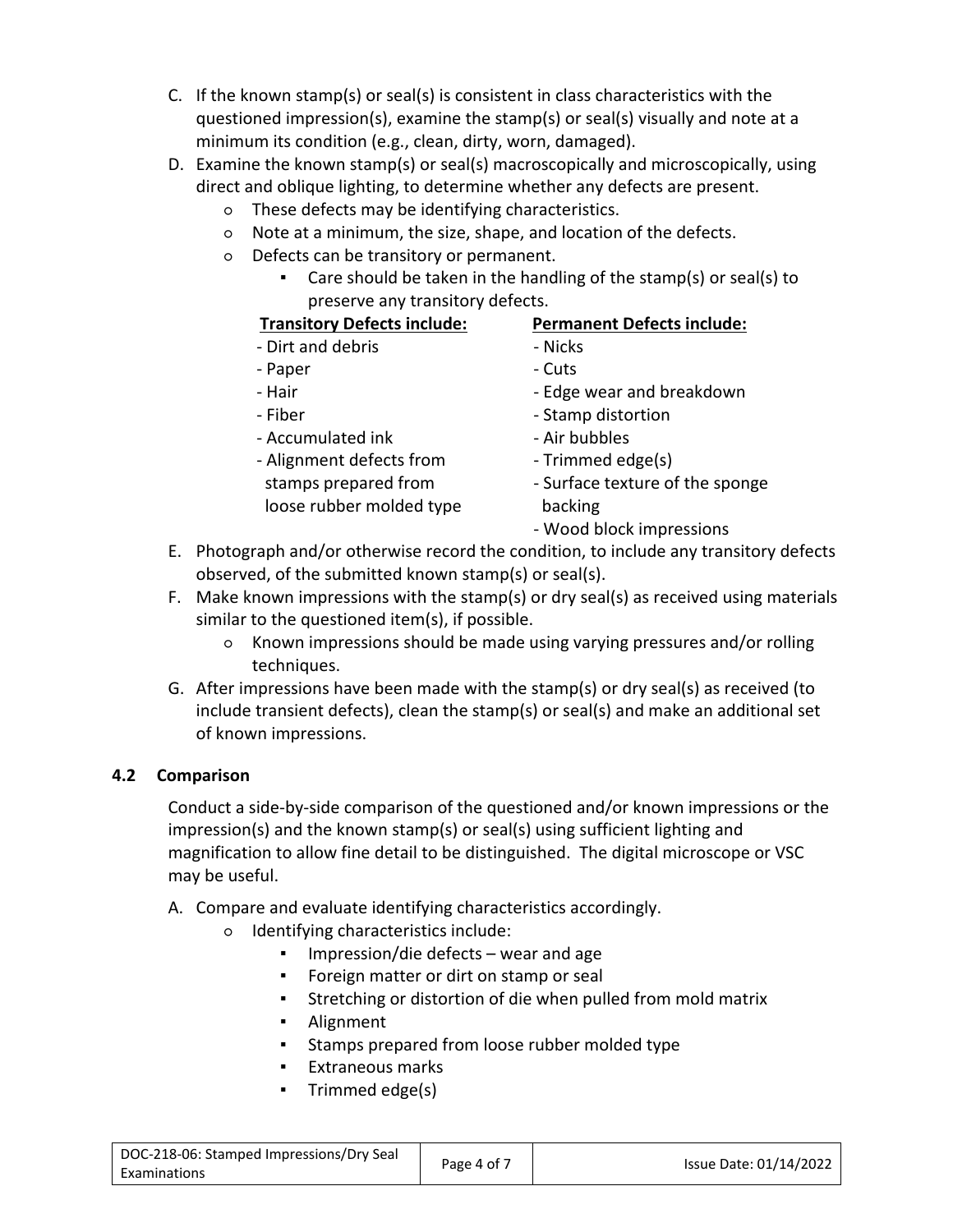- Surface texture of the sponge backing
- Wood block impressions
- Air bubbles
- B. Make notations in the examination records.

# **4.3 Evaluation**

- A. Evaluate the similarities, differences, and limitations. Determine their significance individually and in combination.
- B. Once examinations have been completed, reports may include one or more of the following types of conclusion(s), opinion(s), and other findings, as applicable:

# *4.3.1 Conclusions When Comparing a Questioned Impression(s) to a Stamping Device/Dry Seal*

- Identification
	- The determination that the questioned impression(s) was prepared by a particular stamping device/dry seal due to agreement in identifying characteristics. No differences that would preclude an identification were observed.
- May Have Prepared
	- A less than definitive determination that a particular stamping device/dry seal, or its duplicate, was used to prepare the questioned impression(s). There is a correspondence in characteristics between the device/seal and the questioned impression(s); however, there is limited agreement in identifying characteristics and limitations are present.
	- This opinion requires explanation of the limiting factors.
- No Conclusion/No Determination
	- No determination can be reached whether the stamping device/dry seal was or was not used to prepare the questioned impression(s). There may be correspondence in class characteristics between the device and impression(s); however, there are factors that significantly limit meaningful examinations. These factors can include:
		- Absence or limited quantity of identifying characteristics in the questioned and known impressions
		- Non-original items
		- Lack of sufficient quantity of items
		- Prior destructive examinations
		- Lack of detail and clarity in the impression
	- This opinion requires explanation of limiting factors.
- May Not Have Prepared
	- A less than definitive determination that a particular stamping device/dry seal was not used to prepare the questioned impression(s). There is a lack of correspondence in characteristics between the device/seal and questioned impression(s). Some inconsistencies are noted but limitations are present.
	- This opinion requires explanation of the limiting factors.
- Elimination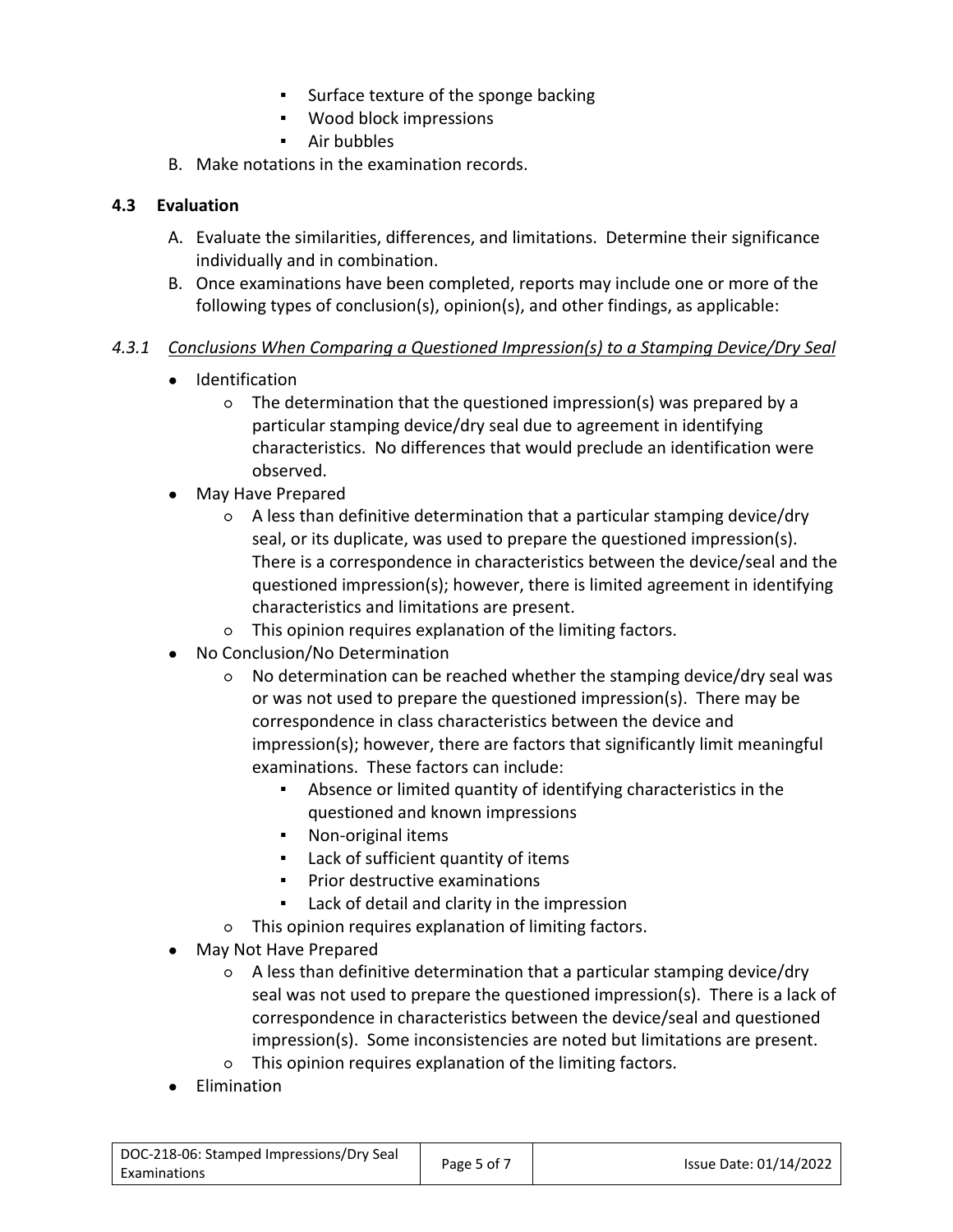○ A determination that the questioned impression(s) was not prepared by a particular stamping device/dry seal due to sufficient disagreement in class and/or identifying characteristics. Significant differences are observed.

# *4.3.2 Conclusions When Comparing an Impression(s) to an Impression(s)*

- Items Share a Common Source
	- A determination that the impressions originated from a common source due to agreement in identifying characteristics. The common source may include the same stamping device/dry seal, duplicate stamps, or any of the components used to create the device/seal (e.g., artwork). No differences that would preclude a definitive conclusion were observed.
- May Share a Common Source
	- A less than definitive determination that two or more impressions originated from a common source. The common source may include the same stamping device/dry seal, duplicate stamps, or any of the components used to create the device/seal (e.g., artwork). The comparison of the impressions reveals no significant, reproducible, or inexplicable differences. There is significant agreement in all observable aspects of the results; however, limitations are present.
	- This opinion requires explanation of limiting factors.
- No Conclusion/No Determination
	- No determination can be reached whether the items originated or did not originate from a common source. There may be correspondence in class characteristics between the impressions; however, there are factors that significantly limit meaningful examinations. These factors can include:
		- Absence or limited quantity of identifying characteristics within the impression
		- Non-original items
		- Lack of sufficient quantity of items
		- Prior destructive forensic examinations
		- Lack of detail and clarity in the impressions
	- This opinion requires explanation of limiting factors.
- May Not Share a Common Source
	- A less than definitive determination that two or more impressions did not originate from a common source. Common source may include the same stamping device/dry seal, or any of the components used to create the device/seal (e.g., artwork). The comparison of the impressions reveals reproducible and inexplicable variations. Inconsistencies are observed; however, limitations are present.
	- This opinion requires explanation of the limiting factors.
- Do Not Share a Common Source
	- A determination that the impressions did not originate from a common source (to include the stamping device/dry seal, or any of the components used to create the device/seal) due to sufficient disagreement in class and/or identifying characteristics. Significant differences are observed.